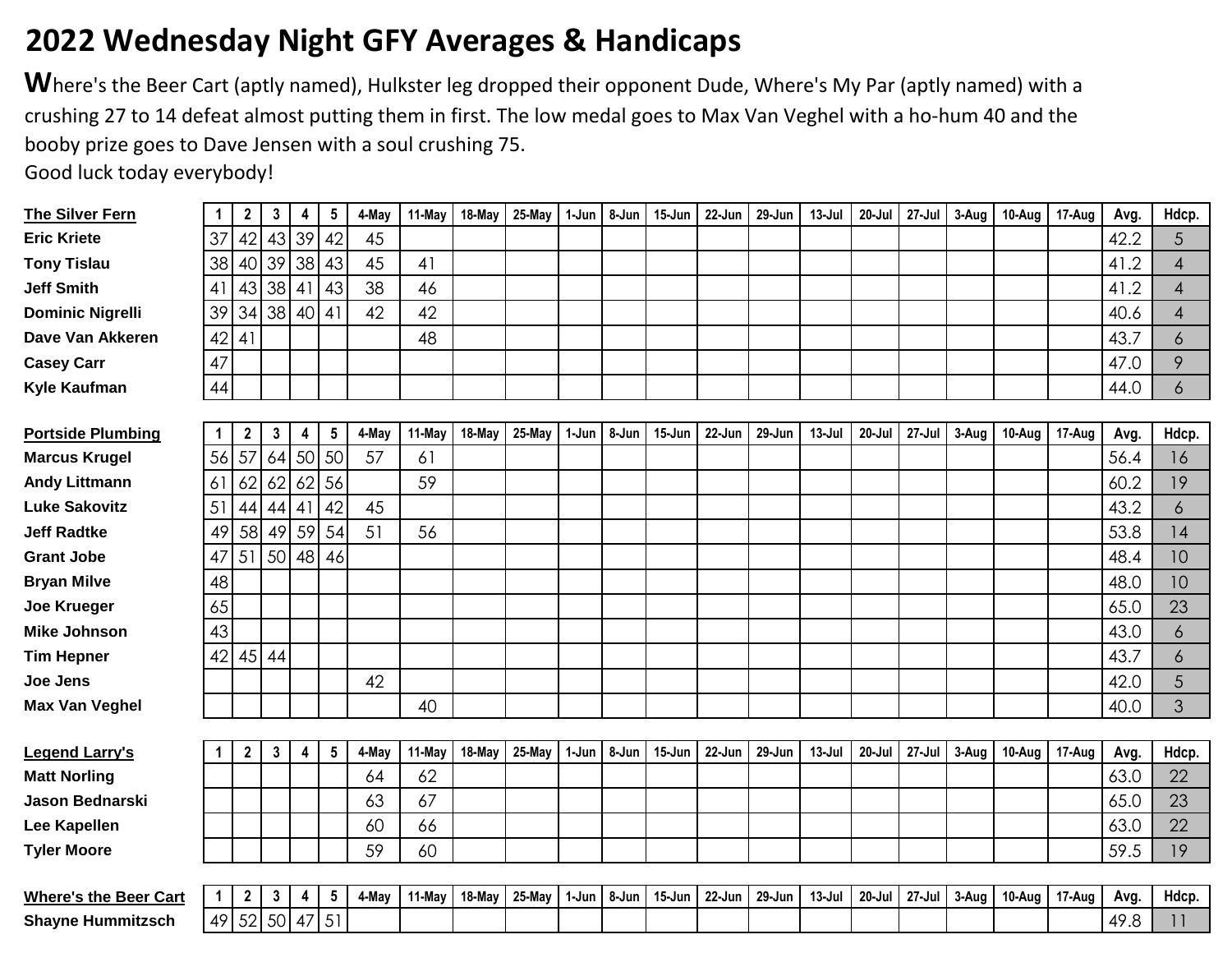| <b>Michael Gabrielse</b> | 48           | 45               | 47              | 51             | 48                      | 54    | 49                                                                                                                       |        |        |       |       |            |        |        |        |            |        |       |        |        | 49.8 | 11             |
|--------------------------|--------------|------------------|-----------------|----------------|-------------------------|-------|--------------------------------------------------------------------------------------------------------------------------|--------|--------|-------|-------|------------|--------|--------|--------|------------|--------|-------|--------|--------|------|----------------|
| <b>Corey Munger</b>      | 45           | 41               | 37              | 37             | 41                      | 37    |                                                                                                                          |        |        |       |       |            |        |        |        |            |        |       |        |        | 38.6 | $\overline{2}$ |
| <b>Scott Fischer</b>     | 39           |                  | 50 48           | 49             | 53                      |       |                                                                                                                          |        |        |       |       |            |        |        |        |            |        |       |        |        | 47.8 | 9              |
| <b>Paul Schraulth</b>    | 69           |                  | $65$ 59         | 70             | 66                      |       | 55                                                                                                                       |        |        |       |       |            |        |        |        |            |        |       |        |        | 63.0 | 22             |
| <b>Patrick Fetterer</b>  | 59           |                  | 60 67           | 65             | 59                      | 70    | 59                                                                                                                       |        |        |       |       |            |        |        |        |            |        |       |        |        | 64.0 | 22             |
| <b>Marv Pauly</b>        | 56           |                  | 64 59 55 51     |                |                         |       |                                                                                                                          |        |        |       |       |            |        |        |        |            |        |       |        |        | 57.0 | 17             |
| <b>Mike Thun</b>         | 45           |                  |                 |                |                         |       |                                                                                                                          |        |        |       |       |            |        |        |        |            |        |       |        |        | 45.0 | 7              |
| <b>Greg Peckles</b>      |              |                  |                 |                |                         | 54    |                                                                                                                          |        |        |       |       |            |        |        |        |            |        |       |        |        | 54.0 | 14             |
| <b>John Repenshek</b>    |              |                  |                 |                |                         |       | 58                                                                                                                       |        |        |       |       |            |        |        |        |            |        |       |        |        | 58.0 | 18             |
|                          |              |                  |                 |                |                         |       |                                                                                                                          |        |        |       |       |            |        |        |        |            |        |       |        |        |      |                |
| <b>Lakeland Muskies</b>  | 1            | $\boldsymbol{2}$ | $\mathbf{3}$    | 4              | $\sqrt{5}$              | 4-May | 11-May                                                                                                                   | 18-May | 25-May | 1-Jun | 8-Jun | $15 - Jun$ | 22-Jun | 29-Jun | 13-Jul | $20 -$ Jul | 27-Jul | 3-Aug | 10-Aug | 17-Aug | Avg. | Hdcp.          |
| <b>Sam Poullette</b>     | 55           |                  | 50 52           | 52             | 58                      | 56    | 50                                                                                                                       |        |        |       |       |            |        |        |        |            |        |       |        |        | 53.6 | 14             |
| <b>Jake Maechtle</b>     | 70           | 71               | 69              | 68             | 64                      | 65    |                                                                                                                          |        |        |       |       |            |        |        |        |            |        |       |        |        | 67.4 | 25             |
| Jeremy Kroeger           | 56           |                  | 59 52           | 57             | 55                      |       | 54                                                                                                                       |        |        |       |       |            |        |        |        |            |        |       |        |        | 55.4 | 16             |
| Dave Jensen              | 71           | 60 61            |                 | 63             | 62                      | 66    | 75                                                                                                                       |        |        |       |       |            |        |        |        |            |        |       |        |        | 65.4 | 24             |
| <b>Pete Barth</b>        | 63           |                  |                 |                |                         |       |                                                                                                                          |        |        |       |       |            |        |        |        |            |        |       |        |        | 63.0 | 22             |
| <b>Mike Bachar</b>       | 52           |                  |                 |                |                         |       |                                                                                                                          |        |        |       |       |            |        |        |        |            |        |       |        |        | 52.0 | 13             |
|                          |              |                  |                 |                |                         |       |                                                                                                                          |        |        |       |       |            |        |        |        |            |        |       |        |        |      |                |
| <b>SAH Dryland</b>       | 1            | $\mathbf{2}$     | 3               | 4              | $\sqrt{5}$              | 4-May | 11-May                                                                                                                   | 18-May | 25-May | 1-Jun | 8-Jun | 15-Jun     | 22-Jun | 29-Jun | 13-Jul | $20 -$ Jul | 27-Jul | 3-Aug | 10-Aug | 17-Aug | Avg. | Hdcp.          |
| <b>Eric Hawkinson</b>    | 40           |                  | 44 44 43        |                | 42                      | 44    | 47                                                                                                                       |        |        |       |       |            |        |        |        |            |        |       |        |        | 44.0 | 6              |
| <b>Avery Huibregtse</b>  | 57           |                  | 49 53           | 40             | 48                      | 48    | 50                                                                                                                       |        |        |       |       |            |        |        |        |            |        |       |        |        | 47.8 | 9              |
| <b>Pete Karezewski</b>   | 50           |                  | 48 45           | 49             | 47                      |       |                                                                                                                          |        |        |       |       |            |        |        |        |            |        |       |        |        | 47.8 | 9              |
| <b>Cole Karezewski</b>   | 46           | 50               | 49              | 53             | 40                      |       |                                                                                                                          |        |        |       |       |            |        |        |        |            |        |       |        |        | 47.6 | 9              |
| <b>Kyle Lucas</b>        | 43           |                  | 46 48           | 44             | 44                      | 50    | 48                                                                                                                       |        |        |       |       |            |        |        |        |            |        |       |        |        | 46.8 | 9              |
| <b>Casey Girdaukis</b>   | 47           | 47               |                 | $45 \mid 47$   | 47                      |       |                                                                                                                          |        |        |       |       |            |        |        |        |            |        |       |        |        | 46.6 | 8              |
| <b>John Koehler</b>      | 45           |                  | $45$ 45         |                |                         |       |                                                                                                                          |        |        |       |       |            |        |        |        |            |        |       |        |        | 45.0 | $\overline{7}$ |
| <b>Nick Padula</b>       |              |                  |                 |                |                         | 51    | 53                                                                                                                       |        |        |       |       |            |        |        |        |            |        |       |        |        | 52.0 | 13             |
|                          |              |                  |                 |                |                         |       |                                                                                                                          |        |        |       |       |            |        |        |        |            |        |       |        |        |      |                |
| Dude, Where's My Par     | $\mathbf{1}$ |                  | $2 \mid 3 \mid$ | $\overline{4}$ | $\overline{\mathbf{5}}$ | 4-May | 11-May   18-May   25-May   1-Jun   8-Jun   15-Jun   22-Jun   29-Jun   13-Jul   20-Jul   27-Jul   3-Aug   10-Aug   17-Aug |        |        |       |       |            |        |        |        |            |        |       |        |        | Avg. | Hdcp.          |
| <b>Cole Sheldon</b>      |              |                  | 56 54 55 52 57  |                |                         | 53    | 53                                                                                                                       |        |        |       |       |            |        |        |        |            |        |       |        |        | 54.0 | 4              |
| <b>Jake Felsinger</b>    |              |                  |                 |                | 49 49 57 56 52          |       | 57                                                                                                                       |        |        |       |       |            |        |        |        |            |        |       |        |        | 54.2 | 15             |
| <b>Jake Miller</b>       | 50           |                  | 49 44 46 49     |                |                         | 49    |                                                                                                                          |        |        |       |       |            |        |        |        |            |        |       |        |        | 47.4 | 9              |
| Zack Schroeder           | 57           |                  | 52 48 46 47     |                |                         | 48    |                                                                                                                          |        |        |       |       |            |        |        |        |            |        |       |        |        | 48.2 | 10             |
| <b>Brett Sheldon</b>     |              |                  |                 |                | 53 59 50 55 58          | 50    |                                                                                                                          |        |        |       |       |            |        |        |        |            |        |       |        |        | 54.4 | 15             |
| <b>Mason Rishel</b>      | 54           |                  |                 |                |                         |       |                                                                                                                          |        |        |       |       |            |        |        |        |            |        |       |        |        | 54.0 | 4              |
| John Ostermann           | 60           |                  |                 |                |                         |       |                                                                                                                          |        |        |       |       |            |        |        |        |            |        |       |        |        | 60.0 | 19             |
| <b>Mark Sheldon</b>      | 51           |                  |                 |                |                         |       | 58                                                                                                                       |        |        |       |       |            |        |        |        |            |        |       |        |        | 54.5 | 15             |